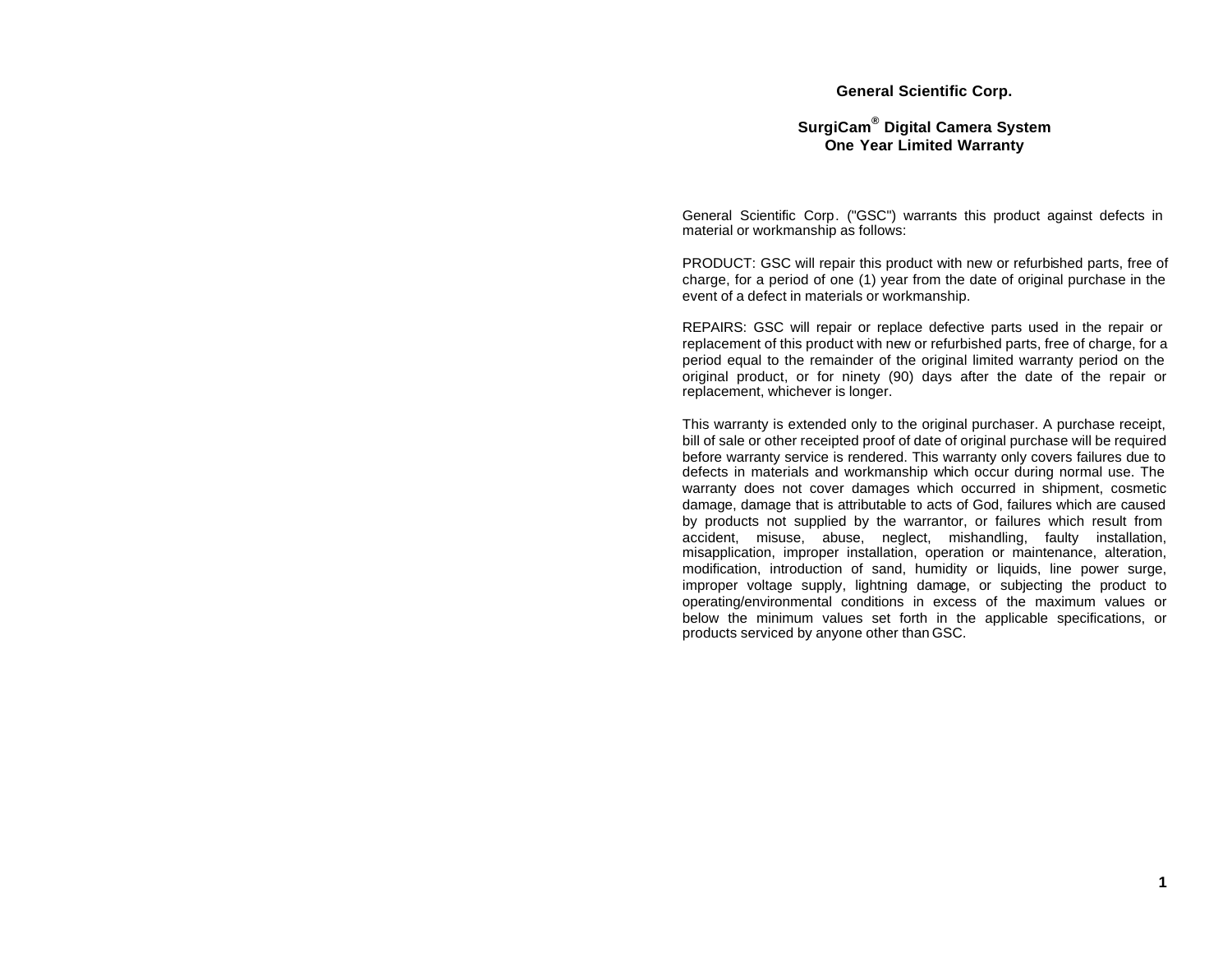#### **General Scientific Corp.**

### **SurgiCam ® Digital Camera System One Year Limited Warranty (continued)**

This warranty is invalid if the factory-applied serial number has been altered or removed from the product or if the camera casing has been opened. This warranty does not cover products sold AS IS or WITH ALL FAULTS. This warranty excludes all optical lenses.

THERE ARE NO EXPRESS WARRANTIES EXCEPT AS LISTED ABOVE. REPAIR OR REPLACEMENT AS PROVIDED UNDER THIS WARRANTY IS THE EXCLUSIVE REMEDY OF THE PURCHASER. GSC SHALL NOT BE LIABLE FOR LOST PROFITS, LOST SALES, LOSS OF USE OF THE PRODUCT, OR OTHER INCIDENTAL OR CONSEQUENTIAL DAMAGES RESULTING FROM THE USE OF THIS PRODUCT, OR ARISING OUT OF ANY BREACH OF THIS WARRANTY. ALL EXPRESS AND IMPLIED WARRANTIES, INCLUDING THE WARRANTIES OF MERCHANTABILITY, FITNESS FOR A PARTICULAR PURPOSE AND TITLE, ARE LIMITED TO THE APPLICABLE WARRANTY PERIOD SET FORTH ABOVE.

Some states do not allow the exclusion or limitation of incidental or consequential damages, or allow limitations on how long an implied warranty lasts, so the above exclusions or limitations may not apply to you. This warranty gives you specific legal rights and you may also have other rights which vary from state to state. If a problem with this product develops during or after the warranty period, please contact:

#### **General Scientific Corp.**

Customer Service Department 77 Enterprise Drive Ann Arbor, MI 48103 USA

www.surgitel.com

 Tel: 734-996-9200 Fax: 734-662-0520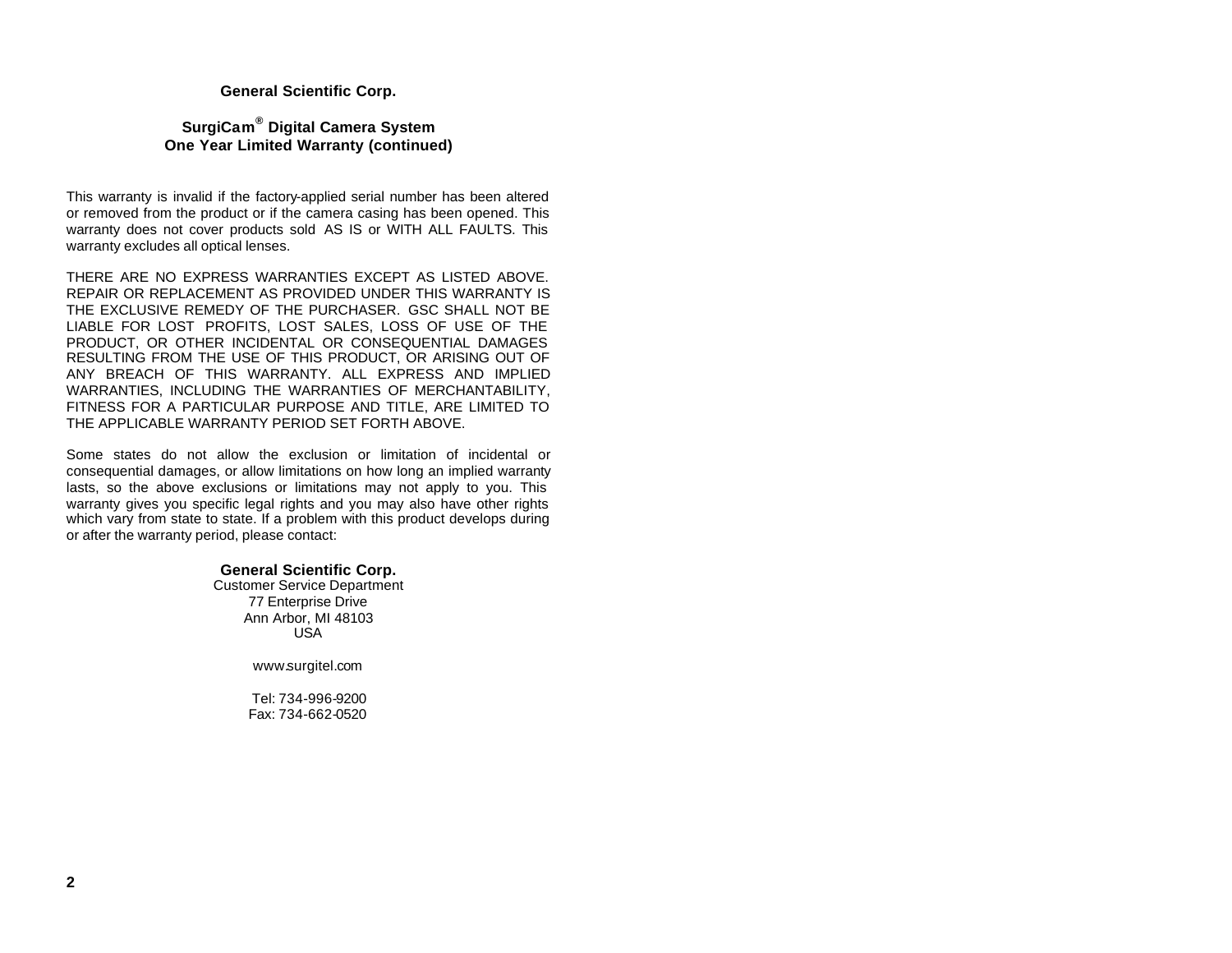This equipment has been tested and found to comply with the limits for a Class B digital device pursuant to Part 15 of the FCC Rules. These limits are designated to provide reasonable protection against harmful interference in a residential installation. This equipment generates, uses, and can radiate radio frequency energy and, if not installed and used in accordance with the manufacturer's instruction manual, may cause interference with radio communications. However, there is no guarantee that interference will not occur in a particular installation. If this equipment does cause harmful interference to radio or television reception, which can be determined by turning the equipment off and on, you are encouraged to try to correct the interference by one or more of the following measures:

- Reorient or relocate the receiving antenna.
- Increase the separation between the equipment and the receiver.
- Connect the equipment into an outlet on a circuit different from that to which the receiver is connected.
- Consult the dealer or an experienced radio/TV technician for help.



*Tested To Comply* 

*With FCC Standards*

The product complies with the harmonized EMC standards EN 55022 and EN 55024. It complies with essential requirements of the EMC Directive 89/336/EEC. The manufactured products are in accordance with a product for which a technical report has been obtained from the Centre de Recherche Industriel du Québec (ISO 9001 certificate n 008999) which is accredited by the Conseil Canadien des Normes (certificate  $n^{\circ}$  138). The product is CE Marked in 2003. As manufacturer, we declare that the equipment follows the provisions of the Directives stated above.

*Tested To Comply With CE Directives*

# **Table of contents**

### **1. INTRODUCTION 5**

| 1.1.                     | The SurgiCam® Digital Camera System                                          | 5              |
|--------------------------|------------------------------------------------------------------------------|----------------|
| 1.2.                     | <b>Sterilization</b>                                                         | 6              |
| 1.3.                     | Interference from other equipment                                            | 6              |
| 1.4.                     | Field of view and lens size                                                  | 7              |
| 1.5.                     | <b>Connectivity and interoperability</b>                                     | 7              |
| 1.6.                     | For your protection                                                          | 8              |
| 2.                       | <b>HARDWARE SETUP</b>                                                        | 9              |
| 2.1.                     | Package content                                                              | 9              |
| 2.2.                     | <b>Adjusting lenses</b>                                                      | 10             |
| 2.3.                     | <b>Lens Replacement</b>                                                      | 12             |
| 2.4.                     | <b>Connecting to the computer</b>                                            | 12             |
| 3.                       | <b>SOFTWARE SETUP</b>                                                        | 13             |
| 3.1.                     | ViziCapture setup                                                            | 13             |
| 3.2.                     | Software update                                                              | 13             |
| 4.                       | <b>USING THE SOFTWARE</b>                                                    | 14             |
| 4.1.                     | <b>Getting started</b>                                                       | 14             |
| 4.2.<br>4.2.1.<br>4.2.2. | <b>Interface overview</b><br>Information panel<br>Camera Configuration panel | 14<br>15<br>16 |

**3**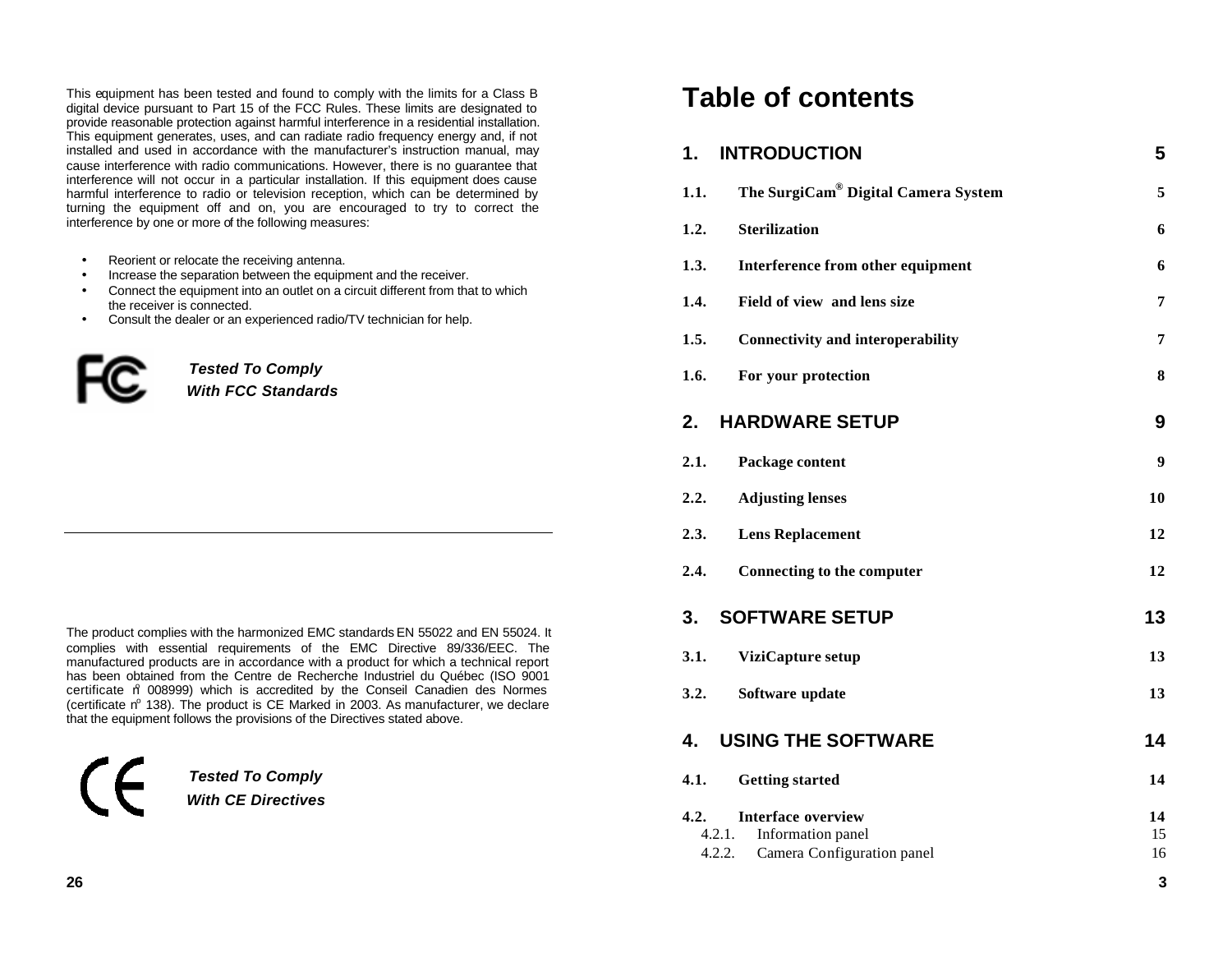| 4.2.3. | Video Control panel                           | 17 |
|--------|-----------------------------------------------|----|
|        | 4.2.4. Display panel                          | 18 |
| 4.2.5. | Video Files panel                             | 18 |
| 4.3.   | Operating the SurgiCam® Digital Camera System | 19 |
| 4.3.1. | Preview Mode                                  | 19 |
|        | 4.3.2. Recording Video Footage                | 19 |
|        | 4.3.3. Video Playback                         | 21 |
| 4.3.4. | Capturing Still Images                        | 21 |
|        | <b>TECHNICAL SUPPORT</b>                      |    |

**Notes**

*Windows and Windows XP are registered trademark of the Microsoft Corporation. All other trademarks mentioned herein are registered to their respective owners.*

**4**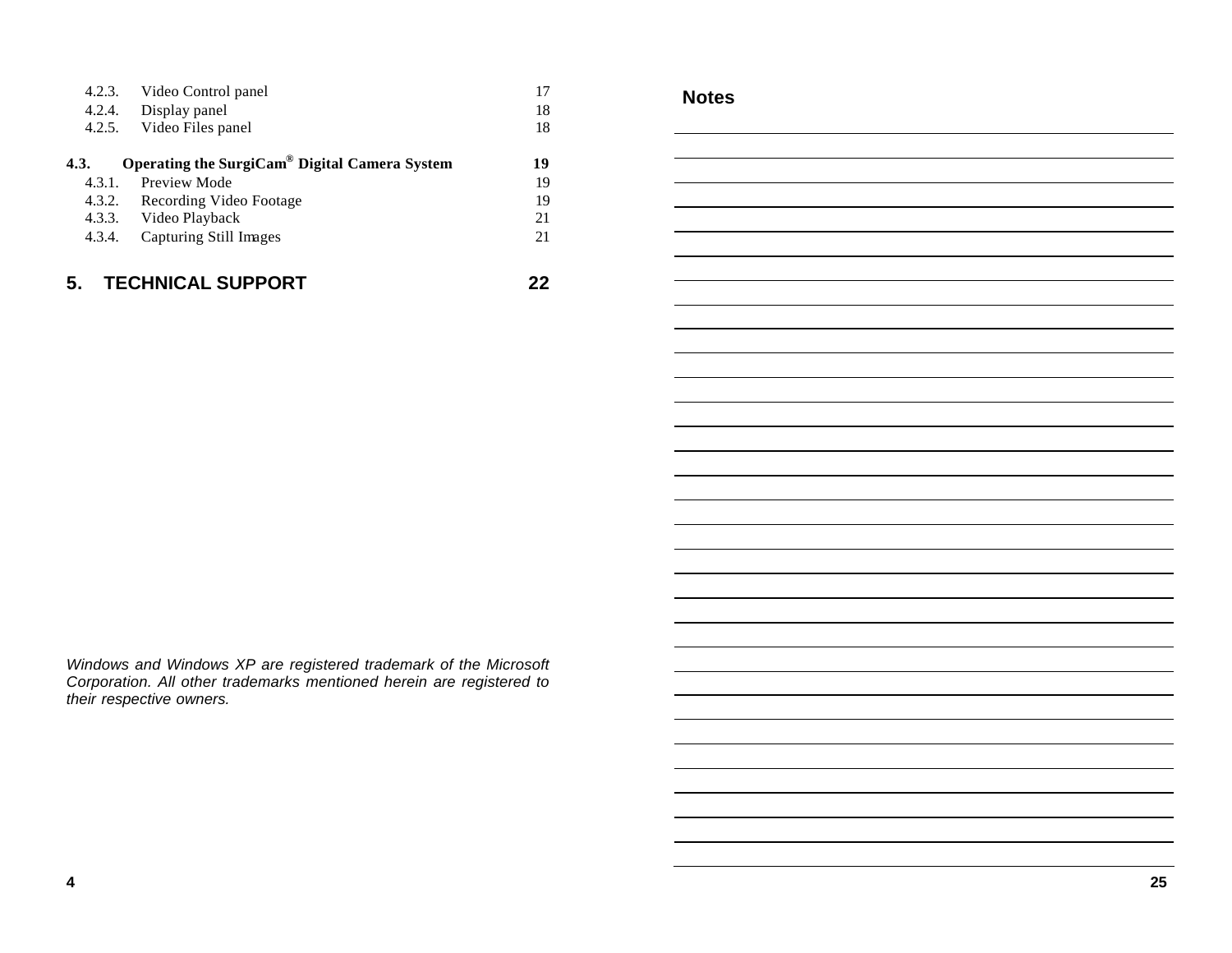### **Notes**

# 1. Introduction

Thank you for choosing the SurgiCam® Digital Camera System. Designed from the ground up with ease-of-use in mind, this digital video camera will take you to a level of simplicity and portability never achieved before.

We suggest that you take a few minutes to consult this manual before you begin to use your SurgiCam ® Digital Camera System. By doing so, you will reap the full benefits of what your digital camera has to offer.

# *1.1. The SurgiCam ® Digital Camera System*

The SurgiCam $^{\circ}$  Digital Camera is a digital video device. Compared to an analog device, The SurgiCam® Digital Camera digitally acquires video data, compresses it and transfers it to your computer in its digital form over the USB standard.

The lenses of your SurgiCam® Digital Camera System have been precalibrated in order to obtain the clearest and sharpest picture in operating room light conditions . This eliminates most of the adjustments you would normally have to perform.

Each individual lens is calibrated for use on your own camera at a distance to match your normal working distance. It is possible to operate the camera from a different focal distance, however, some adjustments are required and you may need to use a different calibrated lens.

Your SurgiCam<sup>®</sup> Digital Camera System may be used with lenses other than the one s it came with. If you choose to do so, please contact your General Scientific Corp. representative for information about available lenses.



**The digital camera requires good lighting conditions to perform optimal quality video and images. The camera does not perform well in less illuminated conditions. The use of a complementary light is recommended.**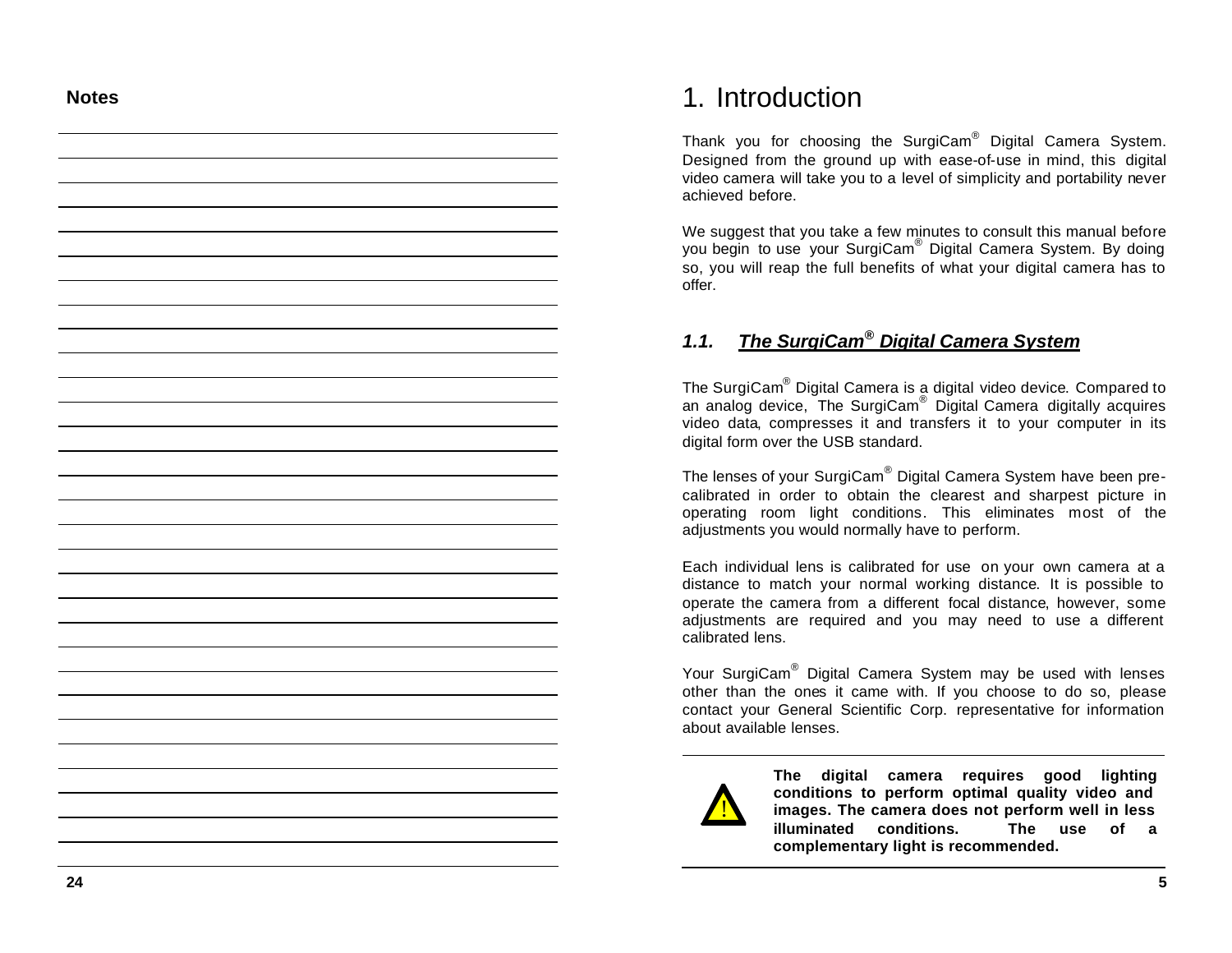# *1.2. Sterilization*



## **DO NOT STERILIZE THE CAMERA.**

**Attempting to sterilize the camera or any other part will most likely damage it.**

The SurgiCam® Digital Camera must not be sterilized. It is designed to be used in a non-sterilized zone. It is recommended to perform the adjustments before its use in surgical environment. When mounted on an OR tripod, the use of a protective sterile drape is strongly recommended.

# *1.3. Interference from other equipment*

The SurgiCam® Digital Camera System was designed to minimize electrical interference problems that may result from using high power electrical equipment in the vicinity of the camera. An auto-reset feature has been developed and implemented into the camera that will detect that condition and automatically reset the camera to its initial state. If the Camera hasn't recovered from an interference problem within a short delay, you can manually reset it by unplugging it and plugging it back.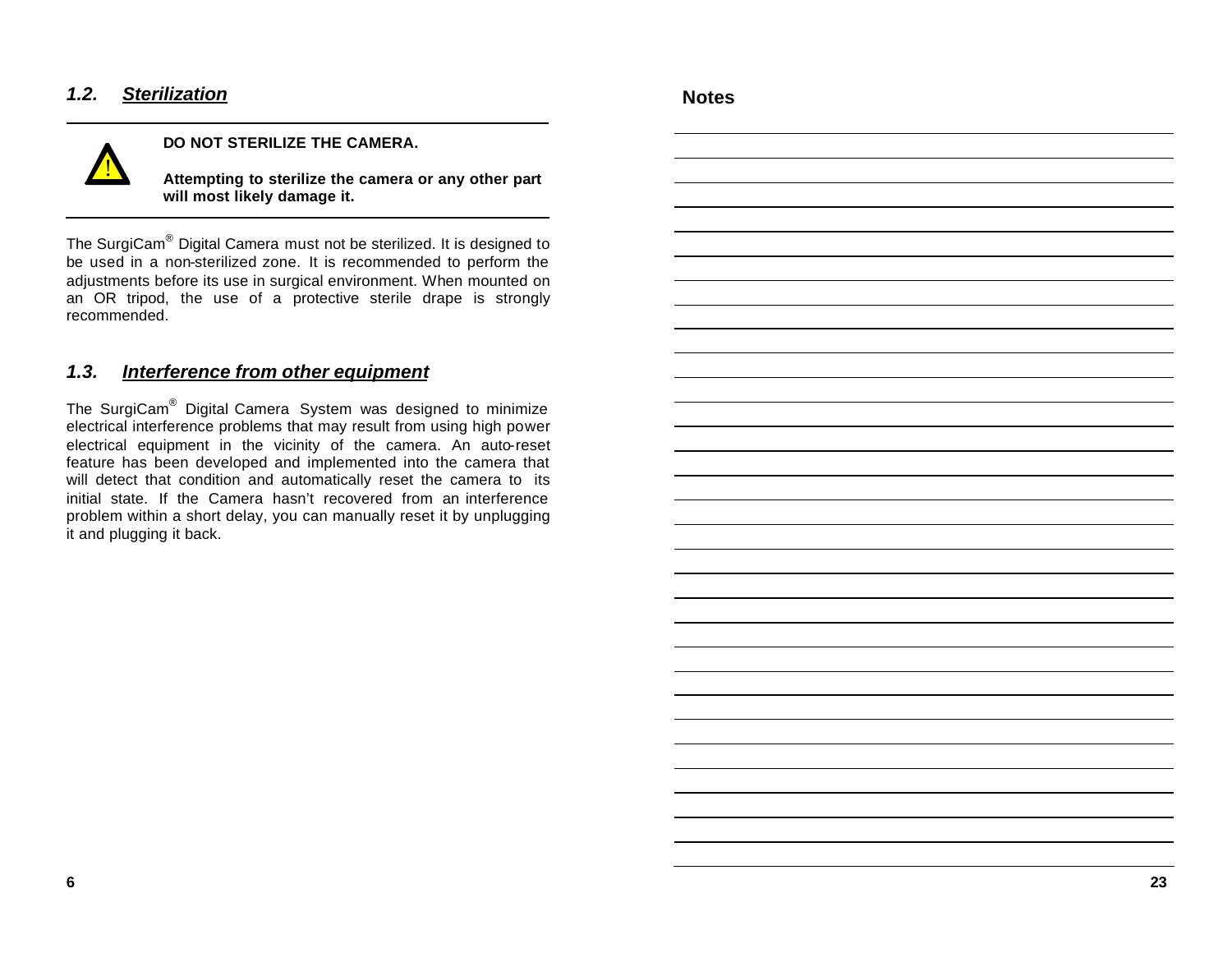

**You should rename the snapshot files that you wish to keep and move them to a different location using Windows Explorer as soon as possible.**

# 5. Technical Support

If you encounter trouble with your SurgiCam® Digital Camera System or its accompanying software, follow the steps below to obtain assistance:

- 1. Consult this *User's Guide* for information related to the situation.
- 2. Check the Support section of our web site at **www.surgitel.com**
- 3. Contact us via email at: info@surgitel.com. Please include a detailed description of the situation.

# *1.4. Field of view and lens size*

The table below presents the focal length of each of the lenses supported by the SurgiCam<sup>®</sup> Digital Camera System along with the corresponding field of vision they provide when used at an operating distance of 40 cm (16 inches).

| OPTICAL LENS     | FIELD OF VIEW                 | FOCAL DISTANCE        | <b>DEPTH OF FEILD</b> | MAGNIFICATION |
|------------------|-------------------------------|-----------------------|-----------------------|---------------|
| 5.5mm            | $11.5$ $x8.7$                 | 18°                   | ±14"                  | 1x            |
| 11mm             | $5.5^{\circ}$ x 4.1"          | $18^\circ$            | $± 12$ <sup>*</sup>   | 2x            |
| 20 <sub>mm</sub> | 2x1.5                         | 16"/14"/12"           | $\pm$ 5'/4.5'/3.5"    | 3x            |
| OPTICAL LENS     | FIELD OF VIEW                 | <b>FOCAL DISTANCE</b> | <b>DEPTH OF FEILD</b> | MAGNIFICATION |
| 5.5mm            | 29 cm x 22 cm                 | 45 cm                 | ± 35 cm               | 1x            |
| 11mm             | 14 cm x 10 cm                 | 45 cm                 | $\pm 30$ cm           | 2x            |
| 20mm             | $5 \text{ cm} x 4 \text{ cm}$ | 41/36/30 cm           | $± 13/11/9$ cm        | 3x            |

## OPTICAL LENS SPECIFICATIONS

# *1.5. Connectivity and interoperability*

Because the image frames captured by the SurgiCam® Digital Camera System are natively digital, its video data is easily transferred to another medium, using multimedia equipment is simplified, image processing is hassle-free, noise and distortion are a non-issue, and image frames remaining fully intact is guaranteed. Furthermore, once your video footage has been recorded, you can easily edit it and save it in your preferred file format.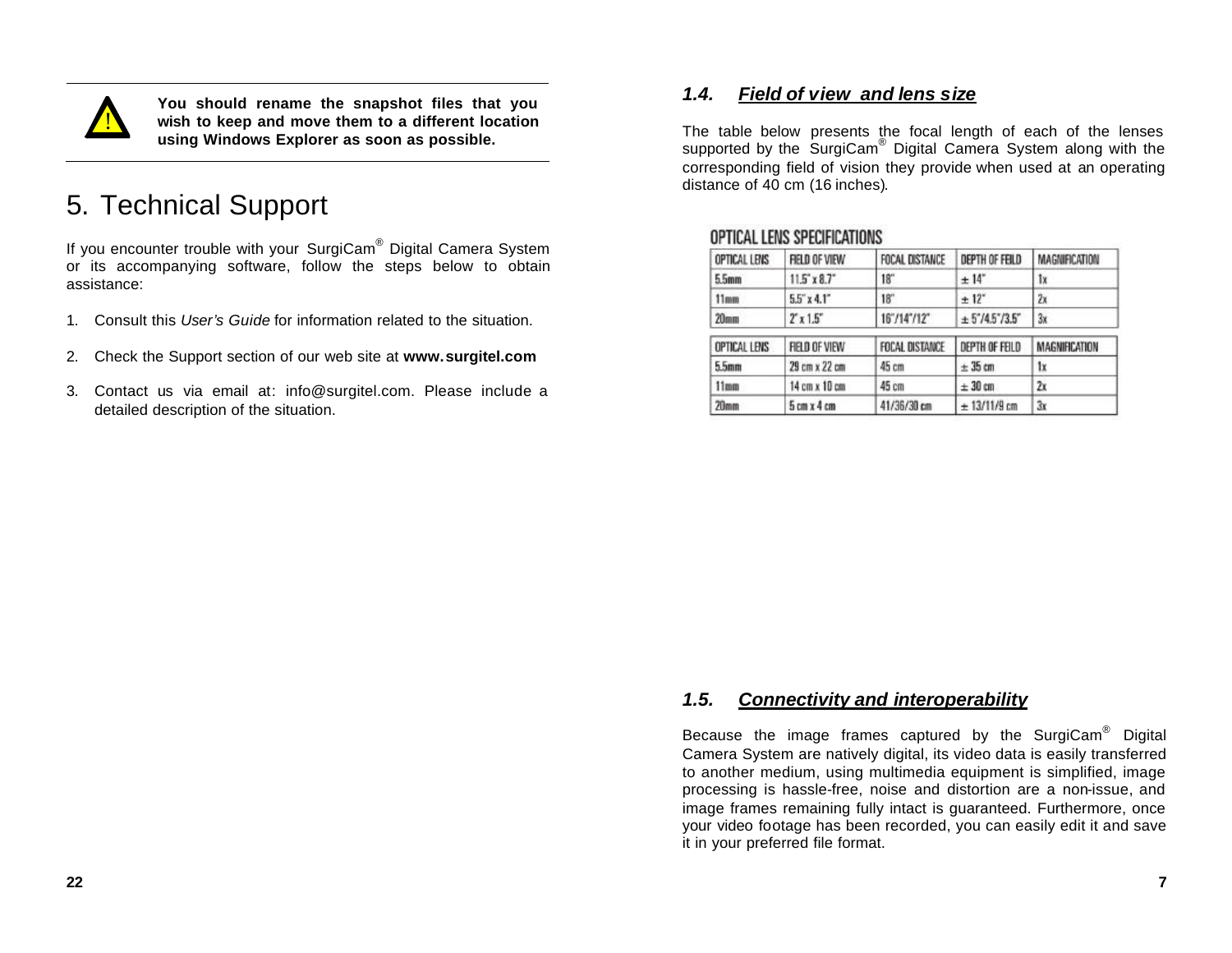# *1.6. For your protection*

Your new SurgiCam® Digital Camera is designed to be used conjointly with your personal computer as a USB device. Before using the camera, you must ensure that your computer meets the requirements for this type of environment. For this reason, you should:



**Never use the camera system as diagnostic equipment.**



**Ensure that the lens is securely tightened to the camera and that it will not come loose or fall during the intervention. Hand tightening only, using a tool will most likely damage the lens.**



**Do not operate camera at extreme temperatures. Normal operating temperatures are between 59<sup>o</sup> F (15<sup>o</sup>C) and 77<sup>o</sup> F (25<sup>o</sup>C).**



**Do not let the camera or any of its components near a child to avoid any risk of suffocation.**



**For external use only. Always keep the recommended distance between the camera and the sterilized zone.** 



**Avoid any contact with water. Do not submerge under water.**



**Do not attach objects that are not designed to be used with the camera.**



**Do not use the camera if you have not read the user's manual.**

## **4.3.3. Video Playback**

Once a video project has been captured, you will most likely wish to review it at a later date:

- 1. If the Video Files panel isn't visible on-screen, click the **File List** button to show the list of your projects.
- 2. Click on the project that you wish to view. Notice that the Information section is updated with information from the project you just selected.
- 3. Press the **Play** button or the **F6** key to start playback.
- 4. You can change the current position within the video by using the slider in the Camera Control panel. Simply click and hold the scroll thumb and drag it to a new location.



**You can start instant playback of a project directly from the Video Files panel by double-clicking on one of the projects.**

# **4.3.4. Capturing Still Images**

You can take a snapshot of a single image from what you see in the Display panel at any time by pressing the **Snapshot** button or the **F7** key.

These images will be saved in JPEG (\*.jpg) format under the ViziCapture "Images" sub-folder. The name assigned to each file is based on the following scheme 'viz######.jpg" where ###### is a sequential number incremented after each snapshots (E.g. viz000001.jpg, viz000002, etc.).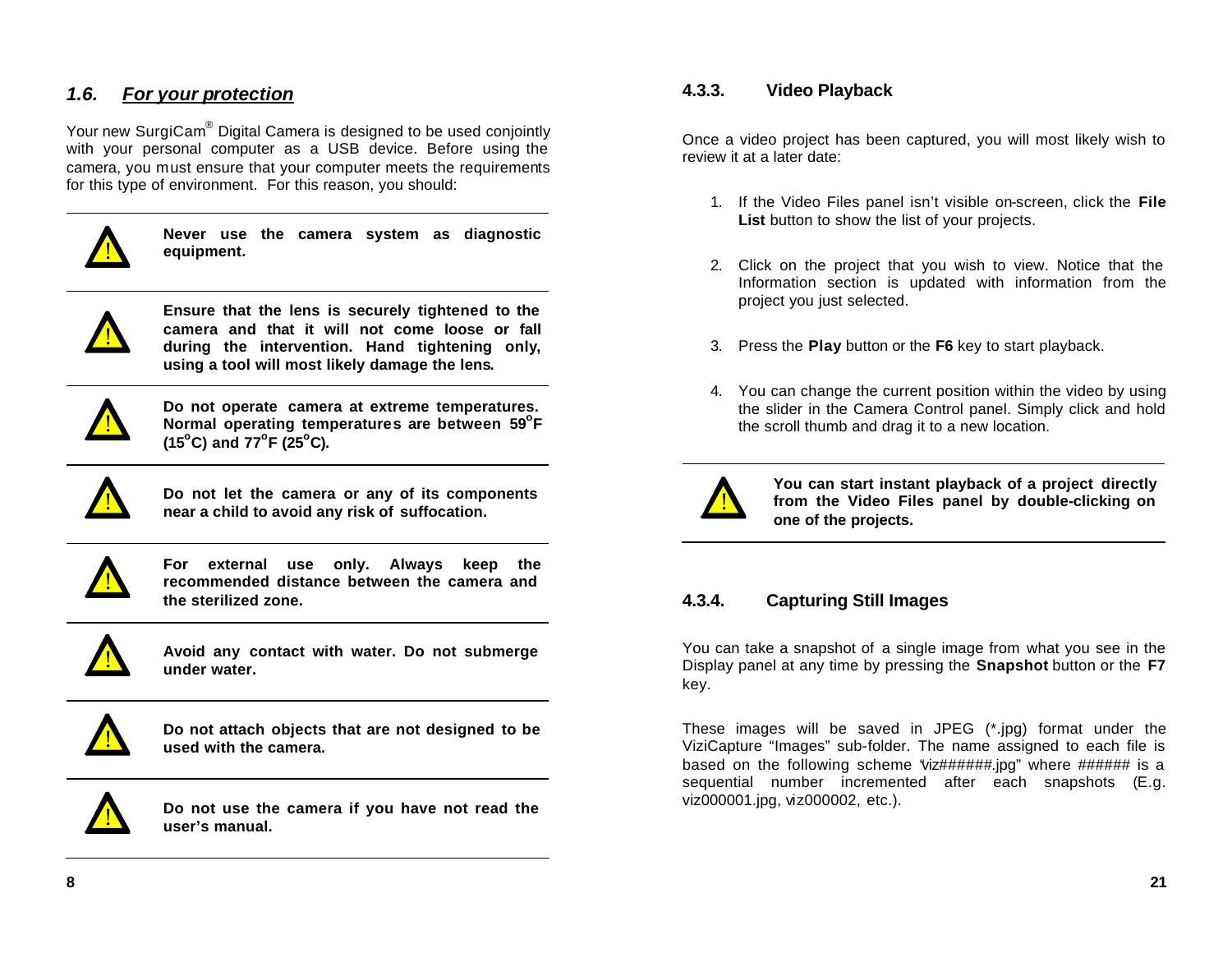Once you are done with the picture adjustment, you are ready to start recording video footage:

- 1. Click the **Record** button or press the **F5** key to start recording. You will know that the software is recording because of the word "Recording" appearing in the top of the Display panel.
- 2. If, for some reason, you need to momentarily interrupt the recording, press the **Pause** button. Press it again to resume recording.
- 3. Once you are done with your case, press the **Stop** button or press the **F5** key to stop recording. The current project will be saved to disk in the ViziCapture "Record" sub-folder.
- 4. Fill the Information panel with any information relevant to the case you are recording. This step can be performed at a later time; however, it is recommended that you enter some basic information on-the-fly to be able to identify this case in the future.

If you take a look at the ViziCapture "Record" subfolder, you will notice that all projects are grouped within folders named with the date and time the recording started. The exact folder name will be based on the following scheme: "ViziCapture\_YYYYMMDD\_HHMMSS". Each of these folders contains one or multiple AVI files that are named following a similar scheme with a sequential number appended to the name of each file. The exact file name is based on the following scheme: "ViziCapture\_YYYYMMDD\_HHMMSS\_###" where ### is the sequential number (E.g. 001, 002, 003, etc). Each of these files is not larger than 640Mb; it was designed this way so it would be possible to make a copy of your recording on a recordable CD or DVD without having to edit or trim the recorded files first.



**You should always make a copy of your original material on a recordable CD or DVD before editing it. It is a good practice to move your material to a recordable media as soon as possible. You can always copy the files back to your computer's hard drive if you need to edit them at a later time.**

# 2. Hardware Setup

The SurgiCam® Digital Camera System is designed so that it requires very little efforts to setup. The digital camera is delivered pre-attached to the accessories you have ordered. Some accessories may need to be setup on per-need basis.

# *2.1. Package content*

The following equipment comes standard with any SurgiCam<sup>®</sup> Digital Camera System kit:

- One SurgiCam® Digital Camera
- A printed copy of this User's Manual
- An installation CD for the ViziCapture Software for XP in **English**

The following optional accessories may be included:

- Various pre-calibrated camera lenses
- Various Clip-On
- Fiber Optic Light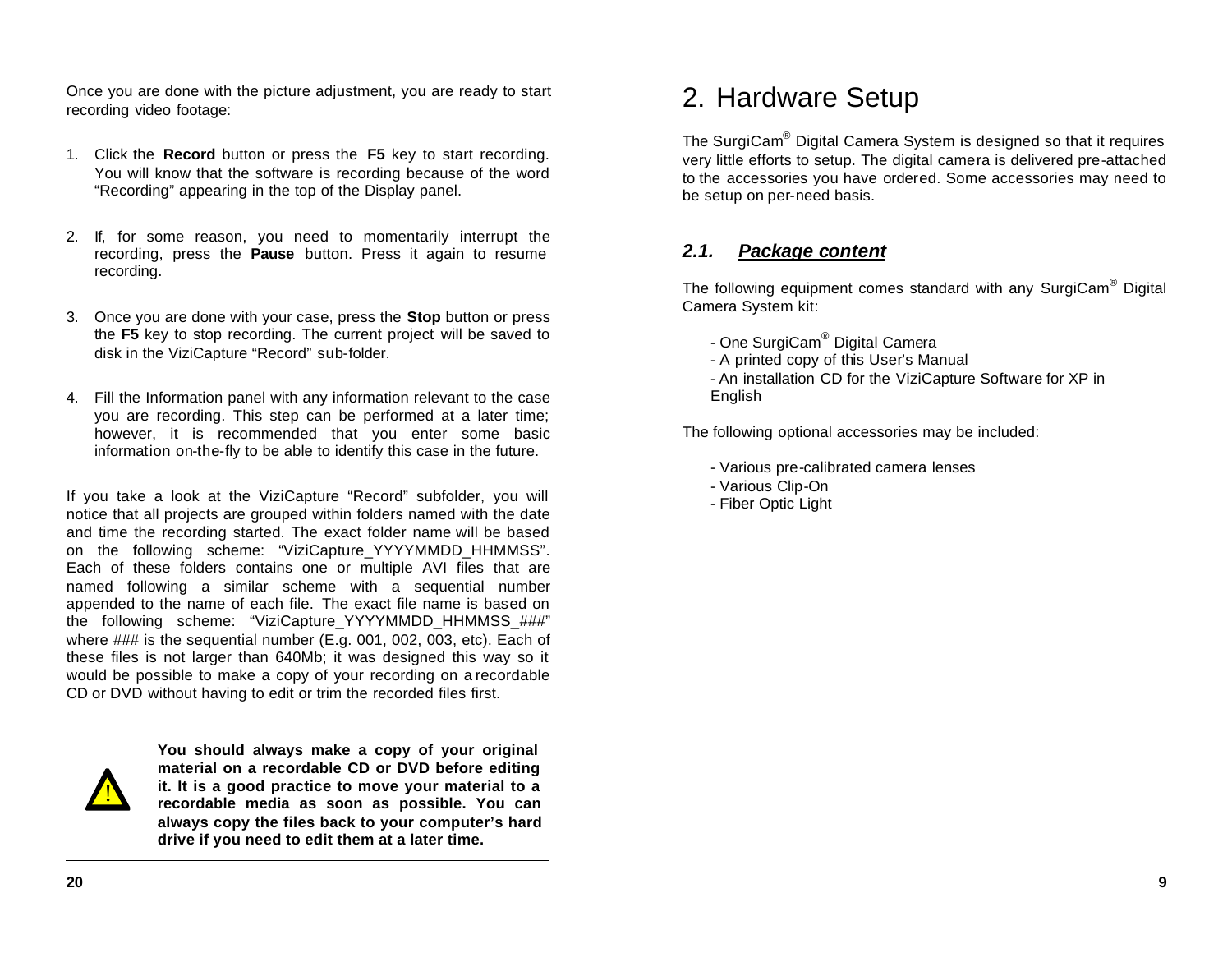# *2.2. Adjusting lenses*

A variable optical iris enables the control of the amount of light provided to the image sensor.

A fully opened iris provides the maximum amount of light to the image sensor. The main advantage of using an open iris is to better adapt to various lighting conditions of different environments.



Slightly rotate the ring to adjust the iris. Avoid unscrewing the lens. The iris should be adjusted in a manner to get the maximum amount of light within the focus range without overly saturating the image.

Conversely, a closed iris blocks the maximum amount of light. The main advantage of using a closed iris is to increase the depth of field, which is of paramount importance when the camera is mounted on your loupes or headlight. Video images may be "noisy" at first when the iris is closed in a poor lighting condition but the combination with a co-axial light greatly improves the depth of field.

Lenses are calibrated at your normal working distance. Users proceeding with a closer or further distances might experience blurred images as the camera would be out of the focus range.



**The 5.5mm lens provides 1x of magnification. The 11mm lens provides 2x of magnification. The 20mm lens provides 3x of magnification.**

#### *4.3. Operating the SurgiCam® Digital Camera System*

## **4.3.1. Preview Mode**

When you launch the ViziCapture software with a SurgiCam<sup>®</sup> Digital Camera plugged in your computer, the software automatically switches to Preview mode. In this mode, the picture captured by the SurgiCam® Digital Camera is shown on screen but nothing is recorded on your computer's hard drive.

Before you start recording video footage, some adjustments should be done to ensure that you will obtain the best possible picture.

- 1. Center the SurgiCam<sup>®</sup> Digital Camera on the viewing area (This may not be relevant depending on how you use your SurgiCam® Digital Camera System).
- 2. Adjust the distance between the SurgiCam<sup>®</sup> Digital Camera and the viewing area to ensure that the image focus is perfect
- 3. If required, fine-tune the picture using the filters available in the Camera Configuration panel (see section 4.2.2).

# **4.3.2. Recording Video Footage**



**Recording digital videos makes high demand of your computer's resources. For this reason, it is critical that you close all other applications before recording with the ViziCapture software.**



 **It is important to disable any screen savers or energy saving feature that may be enabled on your computer. Refer to your operating system documentation for specific instructions on how to disable these features.**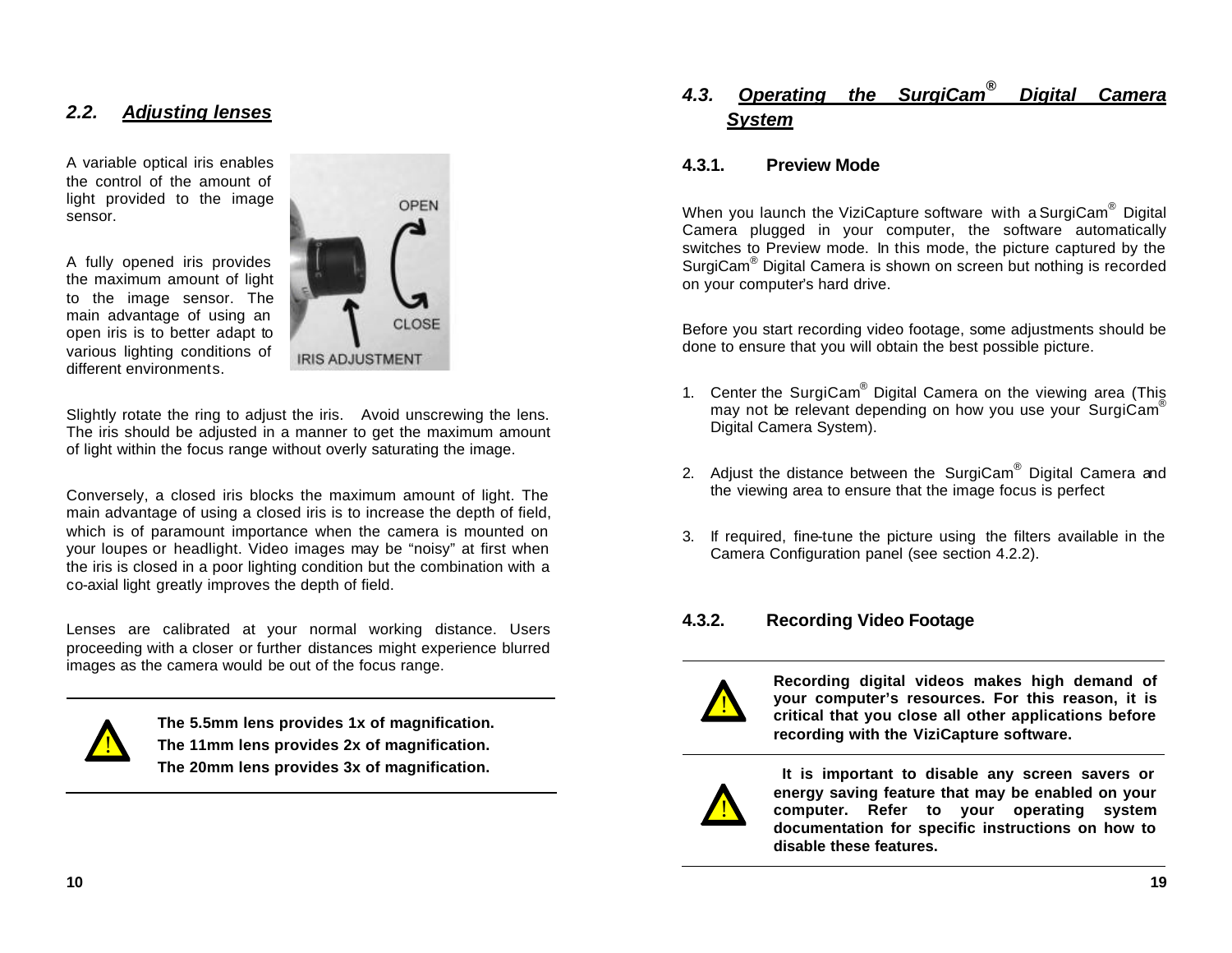# **4.2.4. Display panel**

The Display panel is where the video preview is displayed. The panel header shows the software state (E.g. Preview, Recording, Playing, etc.)

Right clicking anywhere in the Display panel will pop a menu where you can modify the way the video will be rendered on screen. You can also use this menu to control the camera while in full screen mode.

| <b>Full Screen</b><br>Full Size Render Ctrl+F8 | F8       |
|------------------------------------------------|----------|
| Record<br>Play                                 | F5<br>F6 |
| Ahout                                          | F1       |

**Full Screen**: When this option is enabled, the video is scaled so that it covers the whole screen. You can go back to windowed mode by right-clicking on the video in full screen mode and deselecting the Full Screen option. You can also use the **F8** key to switch from Normal to Full-Screen mode and vice-versa.

**Full Size Render**: This option prevents the software from automatically resizing the video to fit your screen. When enabled, the video resolution is set to 640x480 and scaling is turned off. Image clipping may occur if the video panel isn't large enough to display the whole scene. You can also use the **Ctrl-F8** key combination to switch from Normal to Full Size Render mode and vice-versa.

## **4.2.5. Video Files panel**

This is a list of the video files you have recorded. Click on an item to load it into ViziCapture. Double-clicking instantly starts playback of the selected item.



**Any lens used in combination with a headlight should have a closed iris in order to increase the depth of field. It is strongly recommended to combine the use of the camera with a light source because of this benefit.**

**Any lens used in combination with an Image Stabilizer Arm should have an open iris in order to have the maximal amount of light for the camera.**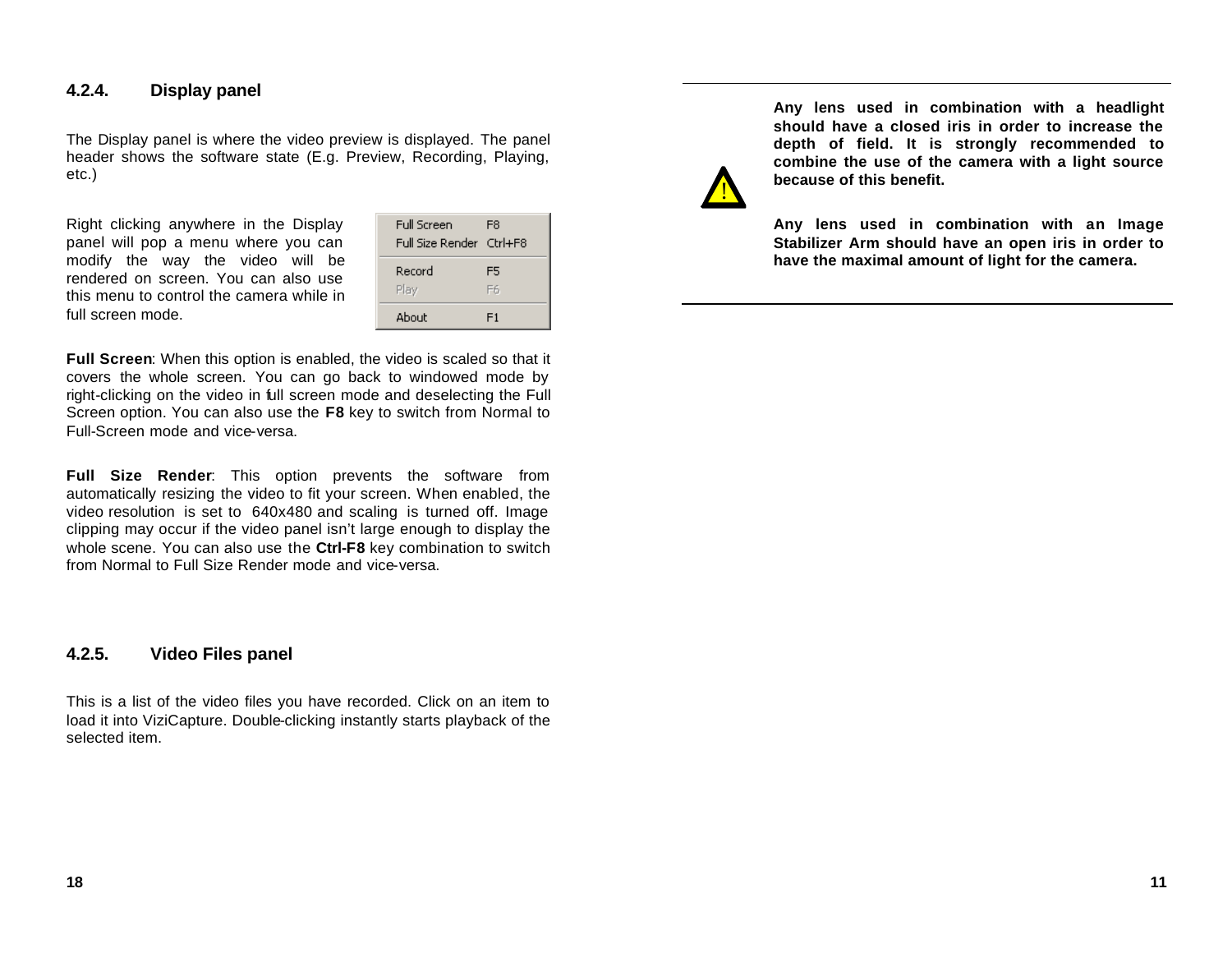# *2.3. Lens Replacement*



**Before removing the lens, ensure that you are in a dust free environment in order to minimize the risks of dust and grime collecting on the surface of the optical image sensor.**

To replace the lens, unscrew the lens currently attached to the front of the SurgiCam® Digital Camera. Inspect the new lens to ensure it is clean and screw it in place. Never use a tool to remove or tighten the lens as it may damage it.

You may notice spots on the image that never move if there are specks of dust on the image sensor or the lens, Clean the affected area with a lens cloth and isopropyl alcohol. Take care not to use a cloth that will scratch or leave fabric fibers on the optical components after cleaning. Keep unused lenses in a dust free environment.

# *2.4. Connecting to the computer*

The only connection required by the SurgiCam® Digital Camera System is to plug the camera cable in your computer's USB port.





**Look for the USB symbol if you have problems locating your USB port**

## **4.2.3. Video Control panel**

The Video Control panel can be compared to the control panel of a VCR; most of the functions work exactly the same way as on your own VCR.





Press the **Record** button to create a new ViziCapture project and start the video recording. This function is available in Preview mode only.



Press the **Play** button to start playback of a video file. This function is available in Preview mode only when there is a ViziCapture project loaded.



Press the **Pause** button while viewing or recording videos to momentarily pause the video stream.



Press the **Stop** button at any time to put the software back in Preview mode.



Press the **Snapshot** button to take a single image snapshot of what is currently playing. The result is a JPEG image that will be stored in the ViziCapture "Images" subfolder.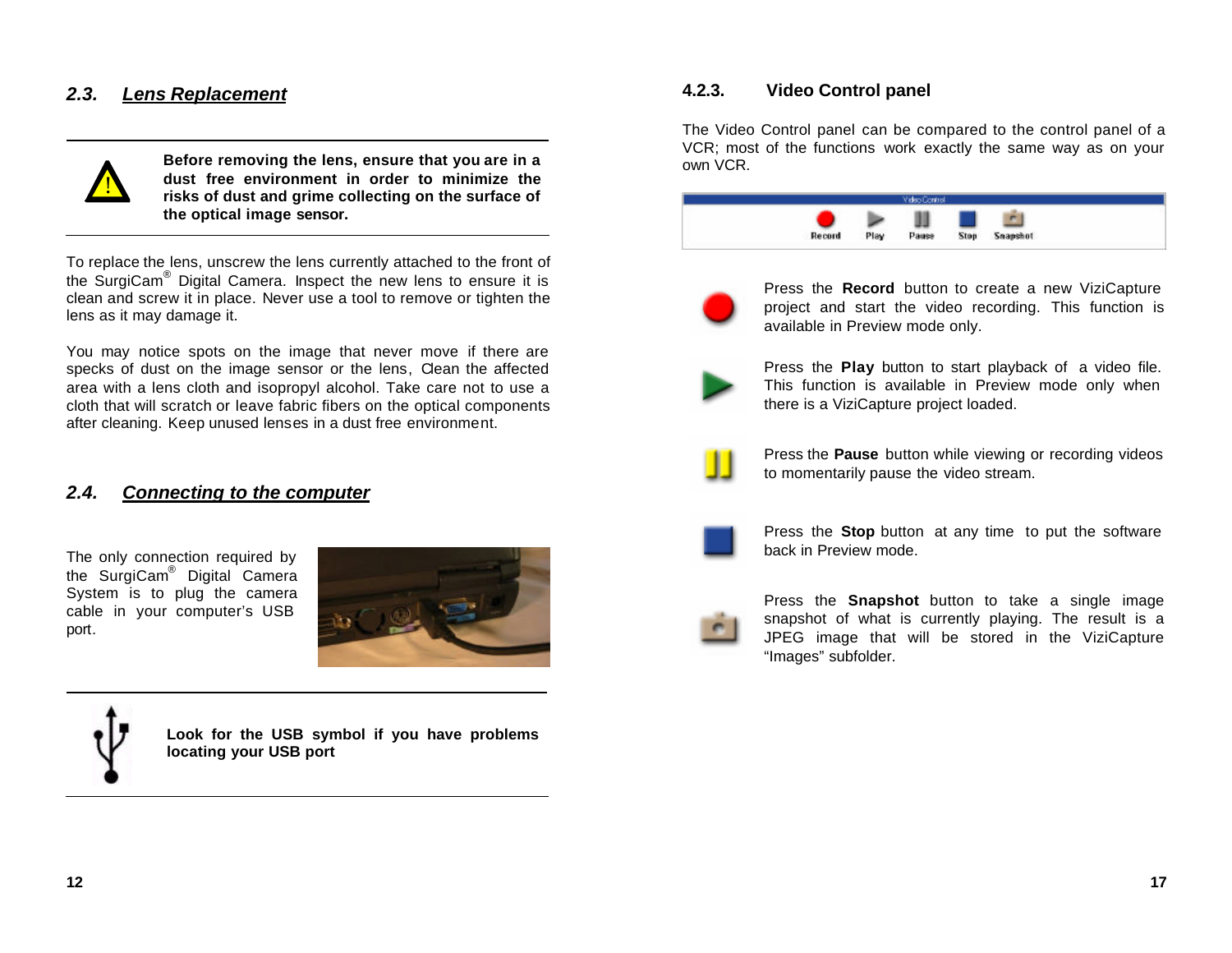## **4.2.2. Camera Configuration panel**

The Camera Configuration panel is displayed when the software is in Preview or Record mode. Use the different sliders to quickly adjust picture quality settings and see their effects in realtime.

| Camera Configuration    |                 |  |  |
|-------------------------|-----------------|--|--|
| о                       | Brightness : 50 |  |  |
| $\bullet$               | Contrast : 50   |  |  |
| $\overline{\textbf{3}}$ | Saturation: 50  |  |  |
| 4                       | Sharpness: 31   |  |  |
| ø                       | Gamma: 50       |  |  |
|                         |                 |  |  |

- ➊ **Brightness**: The quality of radiance or luminosity of a visible object. Brightness can be measured as luminance (radiant energy).
- **Contrast**: The degree of difference between light and dark ❷ extremes of color on a monitor or on printed output.
- **Saturation:** Vividness of hue; degree of difference from a gray of ❸ the same lightness or brightness.
- ❹ **Sharpness**: Clarity of form and detail.
- **Gamma**: The exponent in a power-law relationship between video ❺ or pixel values and the displayed brightness.



**Changes made to these settings are saved automatically; it is strongly recommended that you take note of the value of each setting before changing it.**

# 3. Software setup

### *3.1. ViziCapture setup*



**Do not connect the SurgiCam® Digital Camera System to your computer's USB port before you are done with the software installation.**



**Verify that you are logged on to your Windows workstation as a user with Administrative privileges; otherwise the software may not work as expected.**

Insert the CD-ROM in your computer's CD drive, and the setup procedure should begin automatically. If it doesn't, manually launch the "ViziCaptureSetup.exe" program by browsing the files that are on the CD. Complete the setup procedure by following on-screen instructions.

**If you connected the SurgiCam® Digital Camera System before installing the software**, the system will automatically detect a new device present on your computer and it will attempt to locate a suitable driver amongst its own list of integrated Windows drivers. Depending on your system, Windows will most likely not be able to find any suitable drivers for the camera. It is recommended that you cancel the Windows device installation procedure, that you unplug the camera from your computer and that you install ViziCapture software before plugging the camera back.

# *3.2. Software update*

The ViziCapture software is in constant evolution. You will need to update your software version if you wish to benefit from all the new features and fixes.

Contact General Scientific Corporation to see if any software updates are present for your camera or check our website at www.surgitel.com